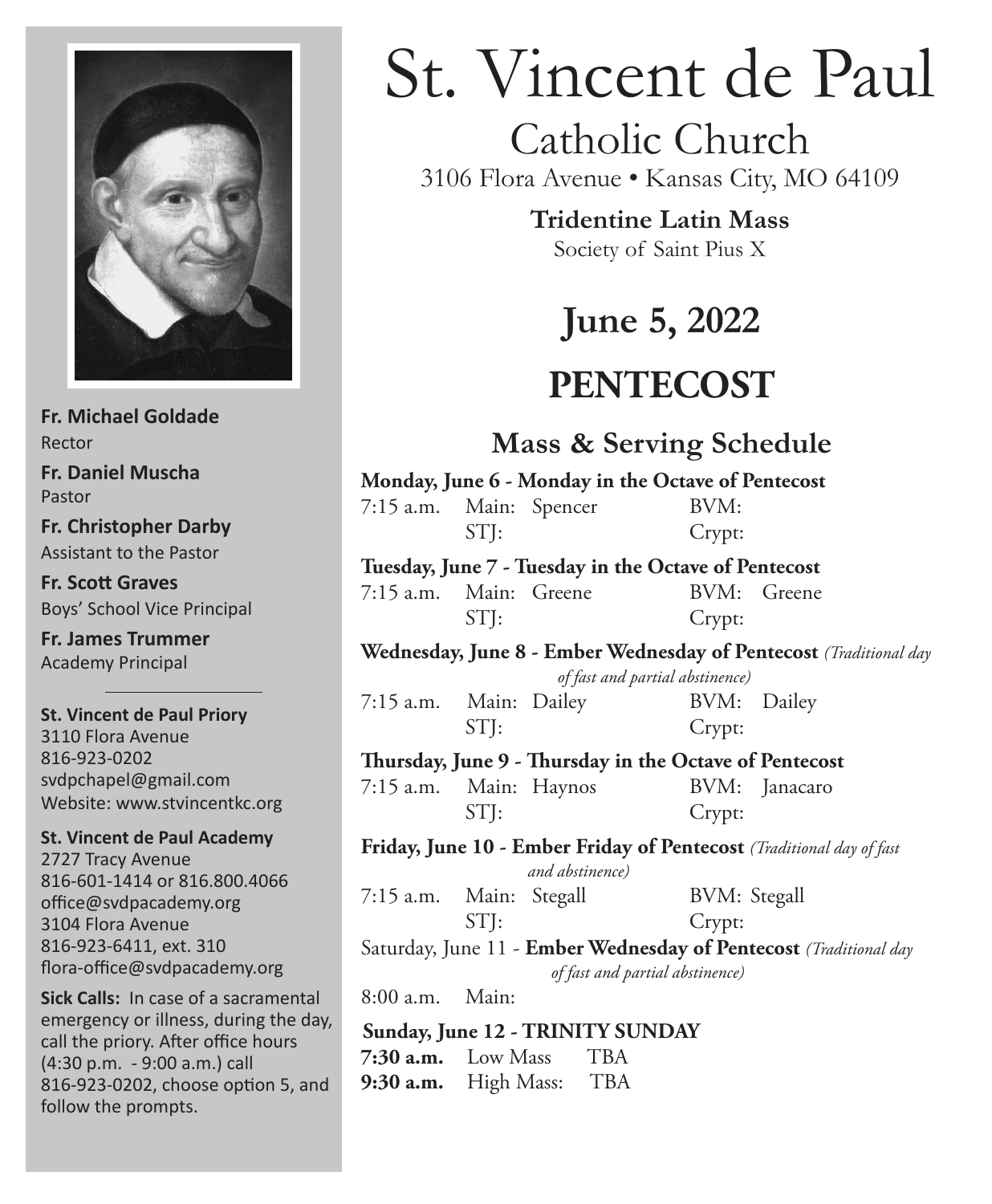#### **Contact Numbers**

**Academy Cleaning** Mrs. Josette Wohletz, 816-601-1414

**Altar & Rosary Society** Mrs. Maria Deister, 816-781-5133

**Altar Servers** Mr. Paul Crouse paulofmall7@gmail.com

**Book Club** Miss Jessica Ostertag jessostertag@gmail.com

**Bookstore** Mr. Paul Sulzen, 913-963-8440 bookstore@svdpacademy.org

**Church Cleaning** www.stvincentkc.org/cleaning

**Coffee and Donuts** Mr. Mark Mahurin, 913-208-0820

**Holy Name Society** Mr. Michael King, 816-803-1152

**Legion of Mary** Miss Margaret Massey, legiomariae345@gmail.com

**Parish Choir** Mrs. Meghan Onochie, meghanonochie@gmail.com

**Parish Kitchen** Mrs. Louise Starr, 816-361-0461

**Scouting Kateries** kckateries@sspx.org

**Guides** kansascityguides@gmail.com

**Braves** kcbraves@sspx.org

**Cadets** jeromeanienaber@gmail.com

**Ushers** Mr. John Holtsclaw, 913-722-0468

#### **Parish & Academy Announcements**

https://www.stvincentkc.org/ bulletins

**Sermons and Conferences** youtube.com/StVincentKC

# **Collection Report**

**Ascension Thursday:** \$2,308.05

#### **Sunday, May 29, 2022**

1st Collection (Main Fund): \$6,734.30 2nd Collection (Franciscan Sisters): \$1,787.00

#### **Upcoming second collections:**

June 5 Magnificat Theater June 12 Maintenance June 19 Maintenance June 26 Franciscan Sisters

(Please make all 2nd collection checks payable to St. Vincent de Paul in order to streamline your help to the Sisters and ensure a comprehensive itemized year-end donation list from SVDP accounting department.)

# **Schedules**

#### **Confessions**

| Thursdays: | $6:00$ p.m.              |
|------------|--------------------------|
| Saturdays: | 45 minutes prior to Mass |
| Sundays:   | 30 minutes prior to Mass |

#### **Rosary & Benediction**

Thursdays: 6:00 p.m.

#### **Sunday Rosary Leaders**

**Today:** 7:10 a.m. T. Wohletz 9:10 a.m. T. Spencer **June 12:** 7:10 a.m. S. Dailey 9:10 a.m. C. Stegall

**Sunday Coffee and Donuts** After both Masses in the parish hall.

**Blessing of Religious Articles** Third Sunday of the month at the communion rail after Masses.

#### **Bulletin Announcements**

Submit text to etownshend.svdp@gmail.com no later than 3:00 p.m. Wednesdays for the next Sunday's bulletin. Submissions are subject to the pastor's approval.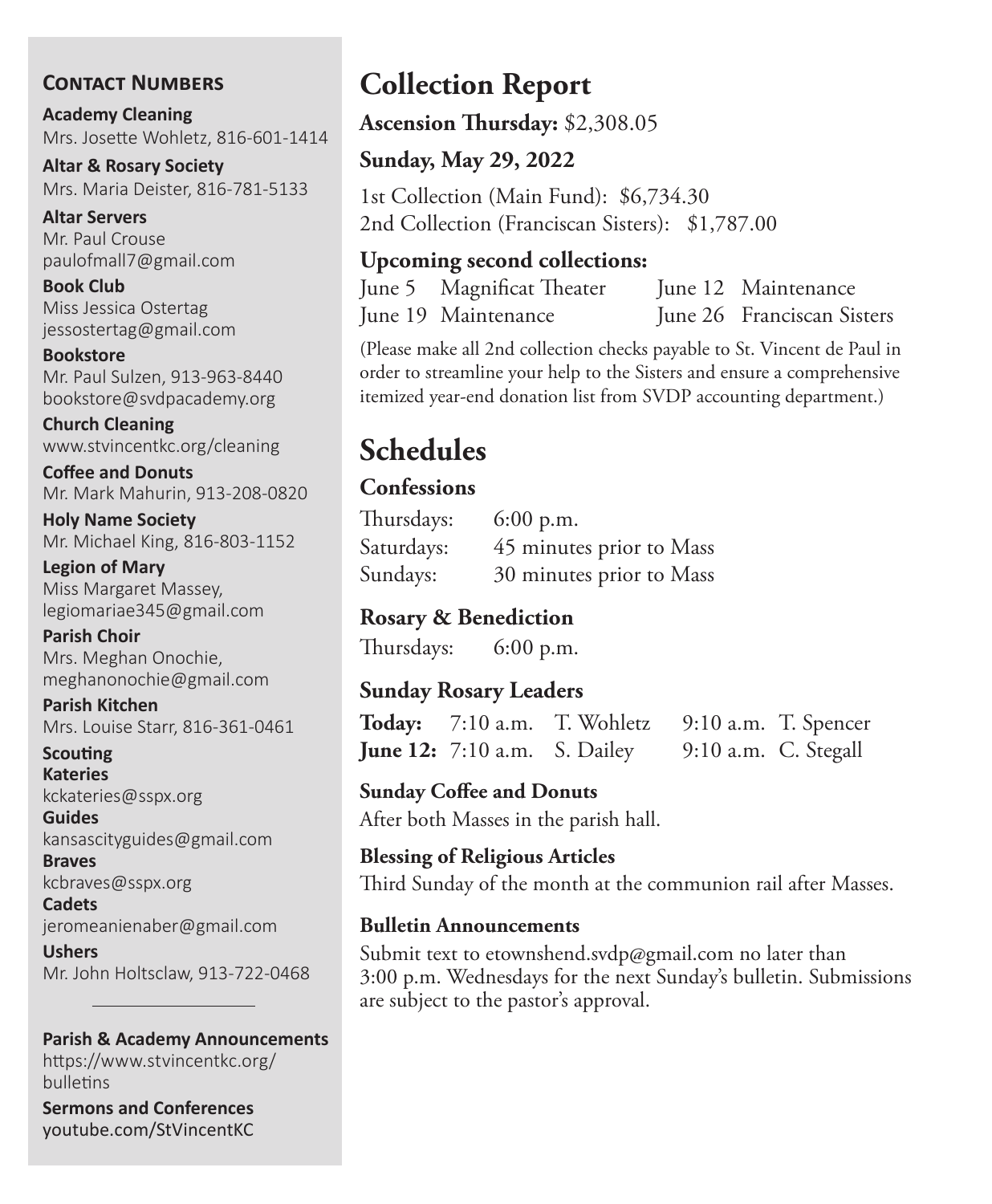## **General Announcements**

**HOLY NAME SOCIETY:** The meeting this morning at 8:45 a.m. in the Flora library.

**SSPX Third Order:** The Third Order will meet on Wednesday, June 8 at 7:30 p.m., in room 311 of the Flora building. Those interested in learning more about the Third Order are welcome to attend.

**Convent Work Days:** The Franciscan Sisters would like help from high school girls this summer. Work days are June 9, 23, 30, and July 21. Contact the Sisters, 816-333-1463 with any questions.

**Summer Church Work Days** are being offered for those boys entering into high school, on Thursdays, June 9, 16, 23, 30 and July 7, from 9:00 a.m. - 3:00 p.m. Lunch will be provided for those who volunteer all day. Contact Fr. Goldade, m.goldade@fsspx.email, and a permission slip will be sent to you.

**A Blessing for Expectant Mothers** will be given on Sunday, June 12 after both Masses, at Our Lady's altar.

**PARISH BREAKFAST:** Everyone is invited to a parish breakfast on Sunday, June 12 in the parish hall after both Masses. Donations only.

**Summer Library Program:** All academy and parish children are welcome to visit the library at the Tracy campus on Wednesdays, beginning June 15 - August 11, from 11:00 a.m. - 2:00 p.m., with story time at 1:00 p.m. **Tickets are on Sale** for the parish

production of Oscar Wilde's *Lady Windermere's Fan,* on June 24, 25 and 26. Tickets are \$10 in advance • \$15 at the door • 10 for \$70. For advanced tickets contact: magnificattheater@ gmail.com.

**Silver Jubilee Mass and Celebration** for Fr. Frank Kurtz on June 29.

- **• 8:15 a.m.** Solemn Tridentine Mass, followed by continental breakfast in the parish hall.
- **• 5:00 p.m.** Solemn Vespers of the Feast of Sts. Peter and Paul, and Benediction of the Blessed Sacrament.
- **• 6:00 p.m.** Jubilee Banquet in the parish hall (16 years old and older).

Please RSVP by June 22, 2022 to Mrs. Sharon Flick sflick6@sbcglobal.

**BASKETBALL CAMP** for boys grades 5 - 12. See information on the back.

### **Banns of Marriage**

Banns of marriage are announced for Phillip S. Kiel of this parish, and Ashtyn R. Taylor of Lee's Summit, plan to marry at St. Vincent's on November 12, 2022. If anyone is aware of any canonical impediment to this marriage they must make it known to the pastor as soon as possible.

# **Upcoming Events**

June 8 Third Order meeting June 12 Expectant mothers' blessing June 12 Parish breakfast

June 24, 25, 26 *Lady Windermere's Fan* June 29 Fr. Kurtz' Anniversary